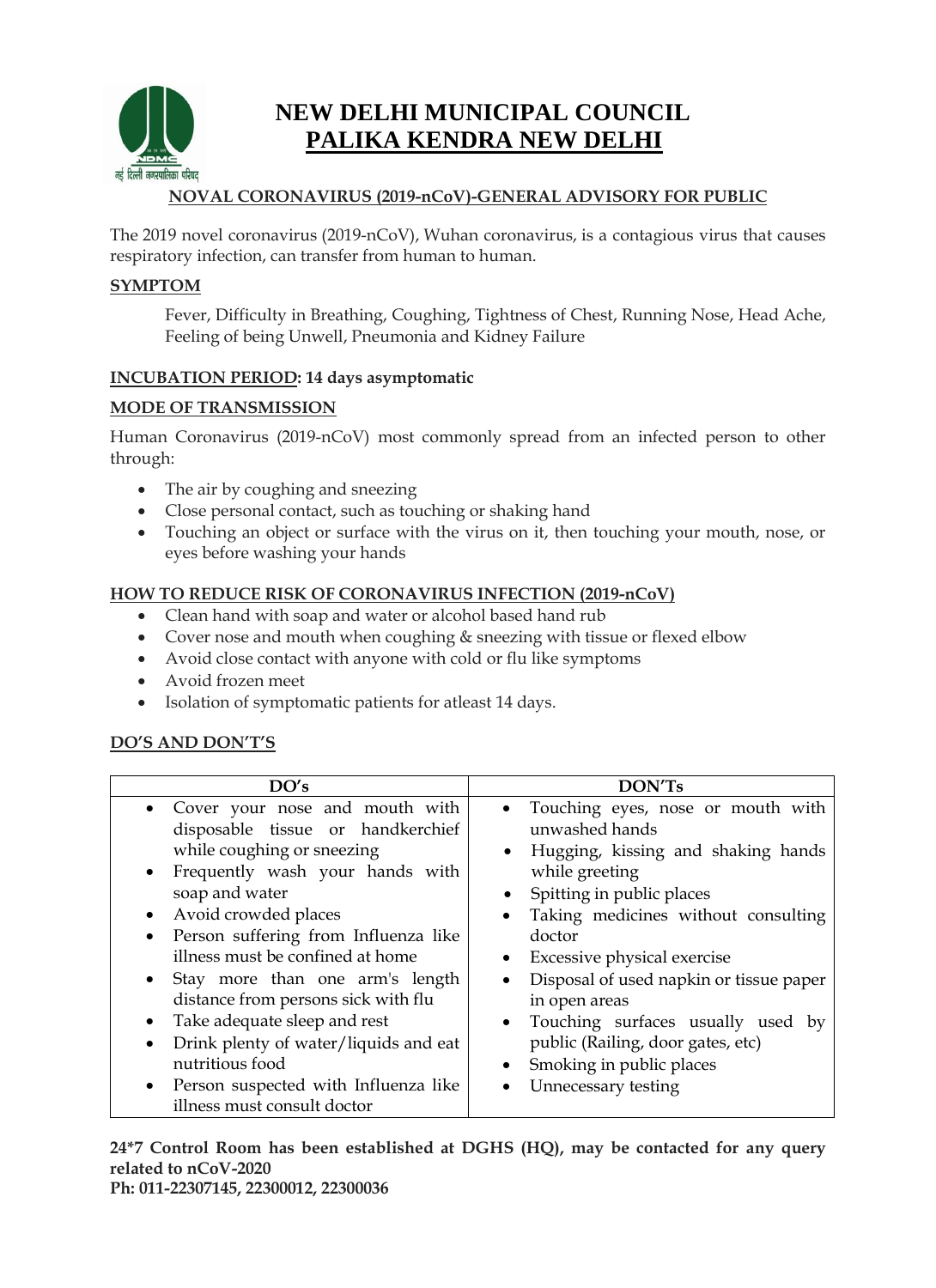

# **NEW DELHI MUNICIPAL COUNCIL PALIKA KENDRA NEW DELHI**

# कोरोना वायरस

कोरोना वायरस एक तरह का संक्रमित वायरस है **l** यह वायरस एक व्यक्ति से दूसरे व्यक्ति में संक्रमण के जरिए फैलता है l इस वायरस के लक्षण मनिोमनया की तरह है l

# कोरोना वायरस के लक्षण :-

- सिर दर्द l
- सााँस लेने िें तकलीफ़ l
- छींक l
- खांसी l
- बुखार l
- ∙ किडनी फेल l

# कोरोना वायरस से बचाव **:-**

- $\bullet$  अपने हाथ साबुन और पानी या अल्कोहल युक्त हैंडरब से साफ करे l
- खांसते और छींकते वक्त अपनी नाक और मुहं को टिश्यू या मुड़ी हुई कोहनी से ढके l
- जिन्हें सर्दी या फ्लू जैसे लक्षण हो तो उनके साथ करीबी संपर्क बनाने से बचें l

## क्या करें**-** क्या न करें

| क्या करें                                           | क्या न करें                                            |
|-----------------------------------------------------|--------------------------------------------------------|
| • खाँसने और छींकने के दौरान अपनी नाक व मुंह को      | • गंदे हाथों से आँख, नाक अथवा मुँह को छूना             |
| कपड़े अथवा रुमाल से अवश्य ढकें                      | किसी को मिलने के दौरान गले लगना, चूमना या<br>$\bullet$ |
| अपने हाथों को साबुन व पानी से नियमित धोयें          | हाथ मिलाना                                             |
| भीड़-भाड़ वाले क्षेत्रों में जाने से बचें           | ● सार्वजनिक स्थानों पर थूकना                           |
| फ्लू से संक्रमित हों तो घर पर ही आराम करें          | बिना चिकित्सक के परामर्श के दवाएं लेना<br>$\bullet$    |
| फ्लू से संक्रमित व्यक्ति से एक हाथ तक की दूरी       | इस्तेमाल किए हुए नेपकिन, टिशू पेपर इत्यादि खुले        |
| बनाए रखें                                           | में फेंकना                                             |
| पर्याप्त नींद और आराम लें                           | ●     फ्लू वायरस से दूषित सतहों का स्पर्श              |
| पर्याप्त मात्रा में पानी / तरल पदार्थ पियें और पोषक | (रेलिंग,दरवाज़े इत्यादि)                               |
| आहार खाएं                                           | सार्वजनिक स्थलों पर धूम्रपान करना<br>$\bullet$         |
| फ्लू से संक्रमण का संदेह हो तो चिकित्सक से सलाह     | अनावश्यक एच 1 एन 1 की जांचें करवाना<br>$\bullet$       |
| अवश्य लें I                                         |                                                        |
|                                                     |                                                        |

<u>सम्बंधित जानकारी के लिए</u> 24x7 कंट्रोल रूम के निम्नलिखित नम्बरों पर संपर्क करे-**22307145, 22300012, 22300036**